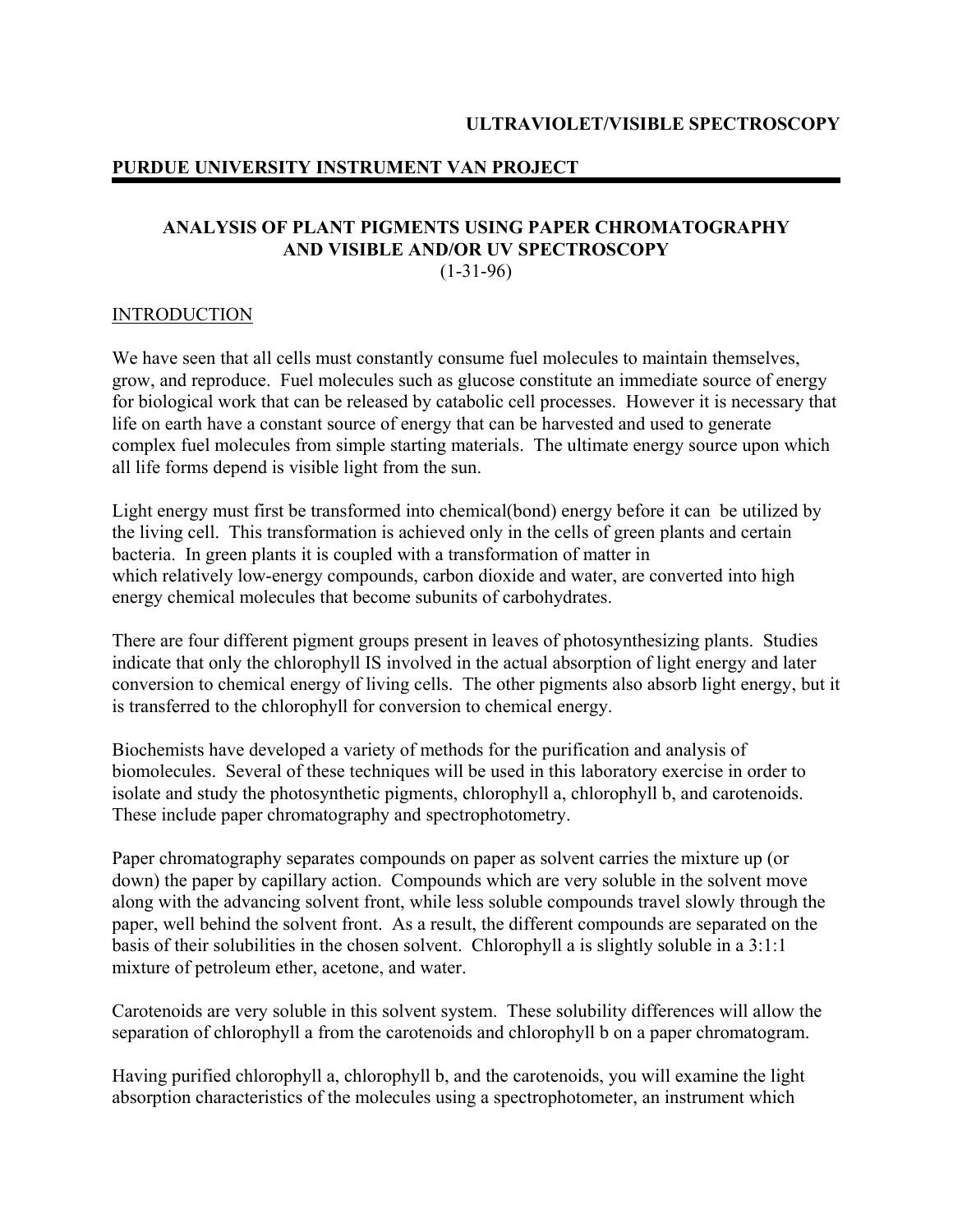# **PURDUE UNIVERSITY INSTRUMENT VAN PROJECT**

measures the absorption of light by a solution at any wavelength(s) selected by the experimenter.

Light visible to the human eye occupies only a small portion of the electromagnetic spectrum, namely from about 350 to 750 nanometers, or from violet to red. The color of light is also related to the energy of the light as shown below.

| <--------------------------------visible light ---------------------> |        |            |        |                  |     |  |  |
|-----------------------------------------------------------------------|--------|------------|--------|------------------|-----|--|--|
| color: UV                                                             | violet | blue green | yellow | red              |     |  |  |
| 300                                                                   | 400    | 500        | 600    | 700              | 800 |  |  |
| high energy light                                                     |        |            |        | low energy light |     |  |  |

Spectrophotometers and related devices can "sense" not only visible light but other wavelengths such as ultraviolet as well. The instrument is set to read a certain wavelength and the instrument reports the amount of light absorbed by the solution at the set wavelength. Obviously by changing the wavelength setting over the entire range, we can obtain the visible or visibleultraviolet light absorption spectrum for any solution or compound.

### PURPOSE

To separate pigments from leaves of a green plant using paper chromatography and to determine the wavelength at which energy is absorbed by the individual pigments using spectrophotometry.

# **SAFETY**

Goggles and aprons to be worn Petroleum ether, acetone and alcohol are volatile and flammable Avoid breathing vapors of the reagents Handle microcuvets by grooved sides only

### PRE-LAB QUESTIONS

- 1. Why is energy required for life?
- 2. How does energy enter the living world?
- 3. Visible white light is composed of what?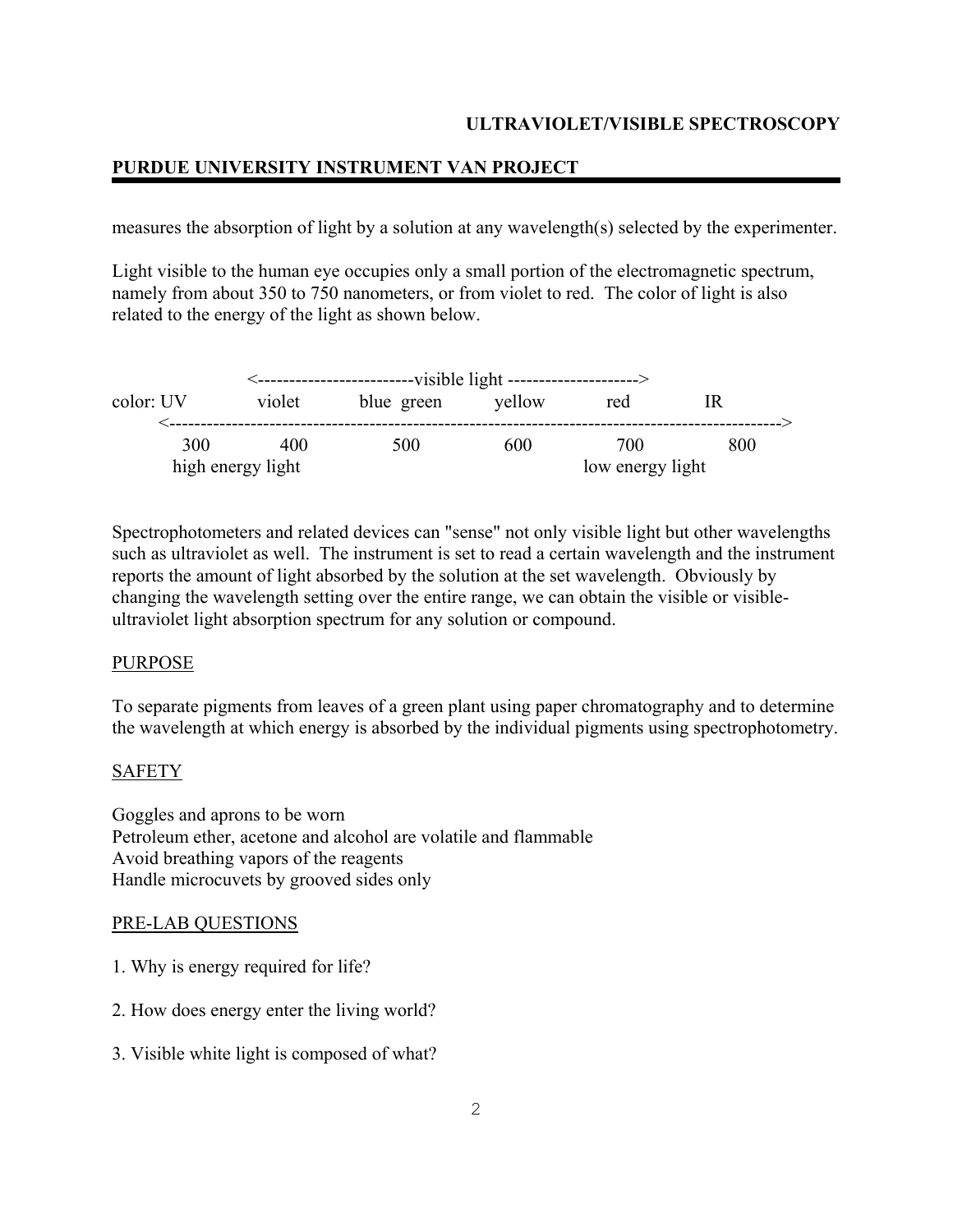# **PURDUE UNIVERSITY INSTRUMENT VAN PROJECT**

4. Which wavelength of visible light possesses the greatest energy value, and what is its color?

5. Which wavelength possesses the least energy value, and what is its color?

6. Which pigment(s), chlorophyll a, chlorophyll b, and/or carotenoids, will travel the farthest on the chromatography paper?

7. Which pigment(s) is least soluble in the solvent?

8. If the transmittance is 100% what would be the absorbance?

9. If the absorbance is 2 what would be the % transmittance?

### EQUIPMENT AND MATERIALS NEEDED

2 or 3 fresh spinach leaves wooden ruler 600 mL beaker plastic wrap chromatography paper or filter paper pencil copper penny coin 100 mL graduated cylinder 5 test tubes scissors stapler 3 spectrophotometer cuvets graph paper optical wipes isopropyl alcohol petroleum ether acetone distilled water visible spectrophotometer (400-900 nm)

Optional: Beckmann DU64 spectrophotometer/4 microcuvets (polystyrene)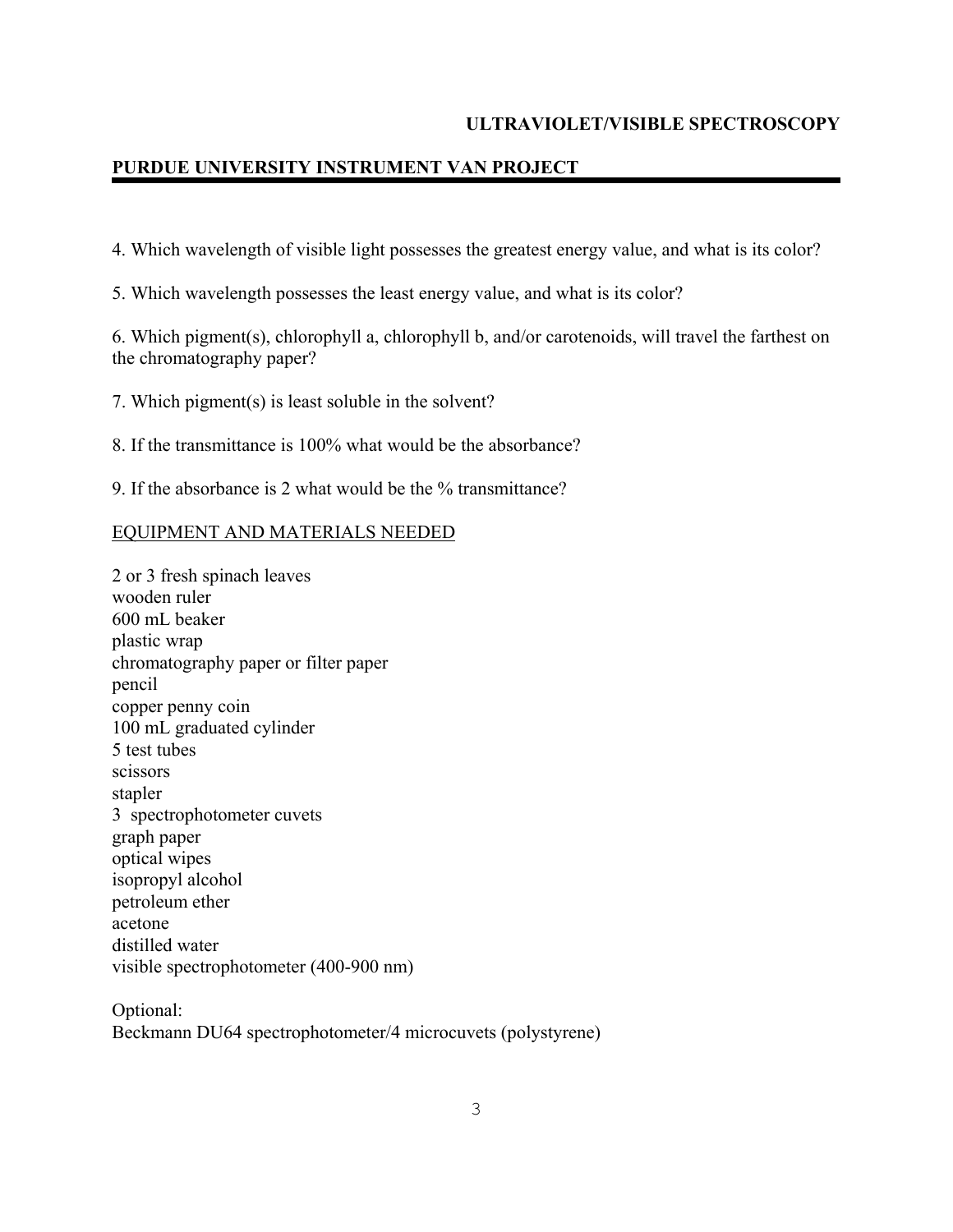### PROCEDURE

### **DAY ONE**

Work in teams of two for this activity

Make sure work area is clean and dry.

Preparation of the sample:

Note: Since oils from skin affect the separation, it is desirable to handle paper as little as possible.

1. Cut a piece of Whatman #1 filter paper or chromatography paper to the dimensions of 12 cm X 14 cm. Edges must be straight.

2. With a pencil lightly make a line 1.5 - 2 cm from the bottom edge of the paper which measures 14 cm.

3. Select 2 large dark green spinach leaves and blot dry with paper towels. Place a leaf over the pencil line leaving 3 mm on each end to align the ruler.

4. Place the widest side of a wooden ruler (without metal edge) over the leaf so that it covers the pencil line on either end.

5. Using a penny coin, press down firmly and roll along the ruler edge several times to form a definite green line.

6. Allow the green line to dry

7. Move leaf down and repeat several times until the pencil line is covered completely with a narrow green band. Be careful not to smear this green line.

### Separation of pigments:

1. Roll 12 cm edges together to form a cylinder with the green line on the outside - do not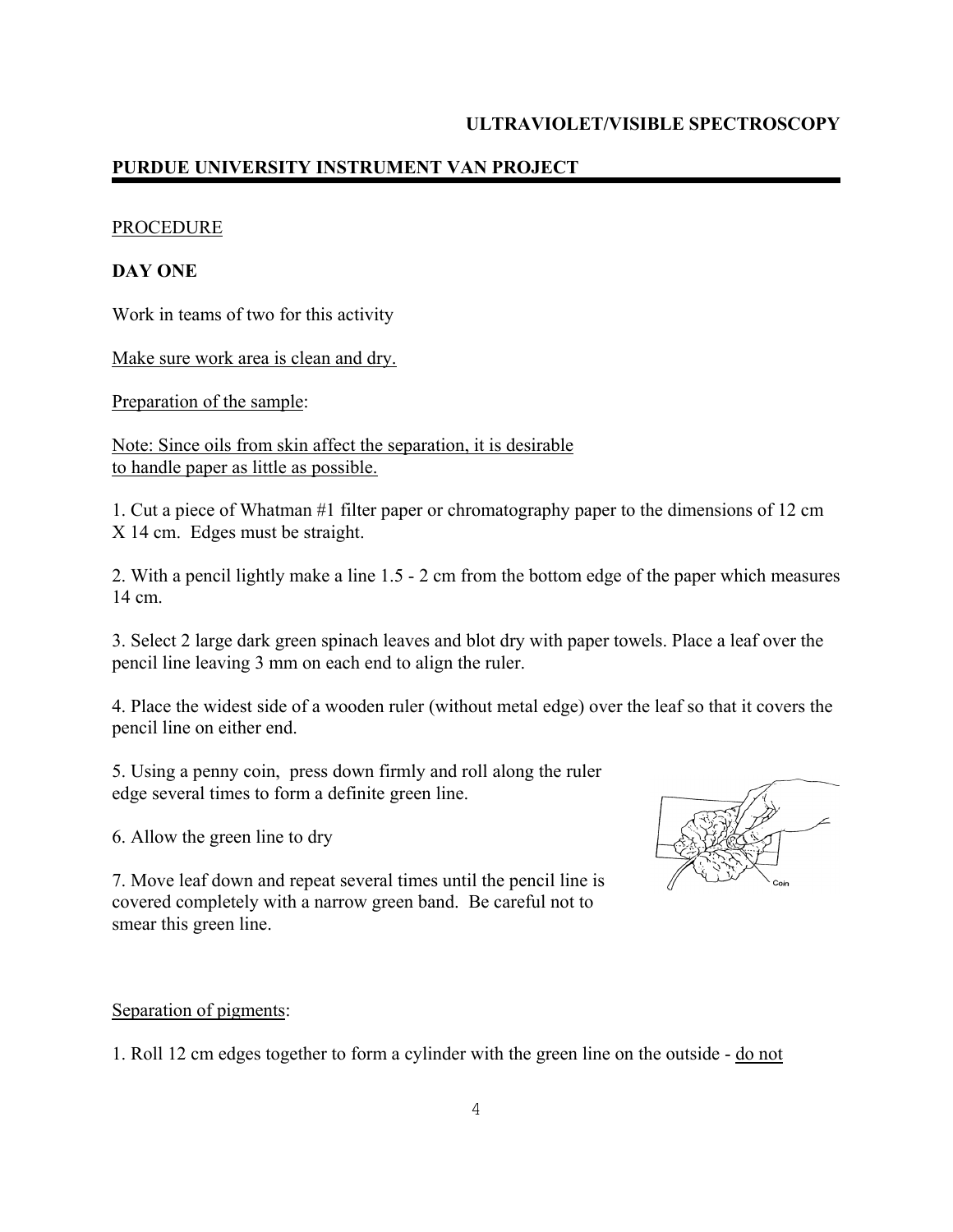### overlap edges.

2. Staple top and bottom to form a cylinder.

3. Obtain 20 mL of the separation solvent and pour into a 600 mL beaker.

4. Place paper cylinder in beaker with the green band down. The solvent should not touch the green line.

5. Cover the beaker tightly with a piece of plastic wrap being careful not to slosh solvent.



6. Allow to stand undisturbed for 5 minutes.

7. After five minutes lift up corner of wrap and reseal. This will reduce the vapor pressure inside the beaker.

8. Observe the solvent movement and band separation.

9. When the solvent front is within 1 cm of the upper edge of the paper, remove the cylinder from the beaker. Mark the edge of the solvent front with a pencil.

10. Allow the cylinder to dry completely in a darkened area.

11. Discard the solvent from the 600 mL beaker into the waste container in the fume hood followed by three volumes of water.

### Extraction of pigments:

1. Open the dried cylinder by removing the staples.

2. Measure distance from the first pencil line to the solvent front. Then measure the distance from the pencil line to the highest point of each color band and the original pencil line band. Record your results.

3. Ideally there should be three distinct colored bands. Cut the bands apart carefully and trim off excess paper being careful not to cut colored band.

4. Cut each strip into pieces small enough to fit into a large test tube. Label each tube and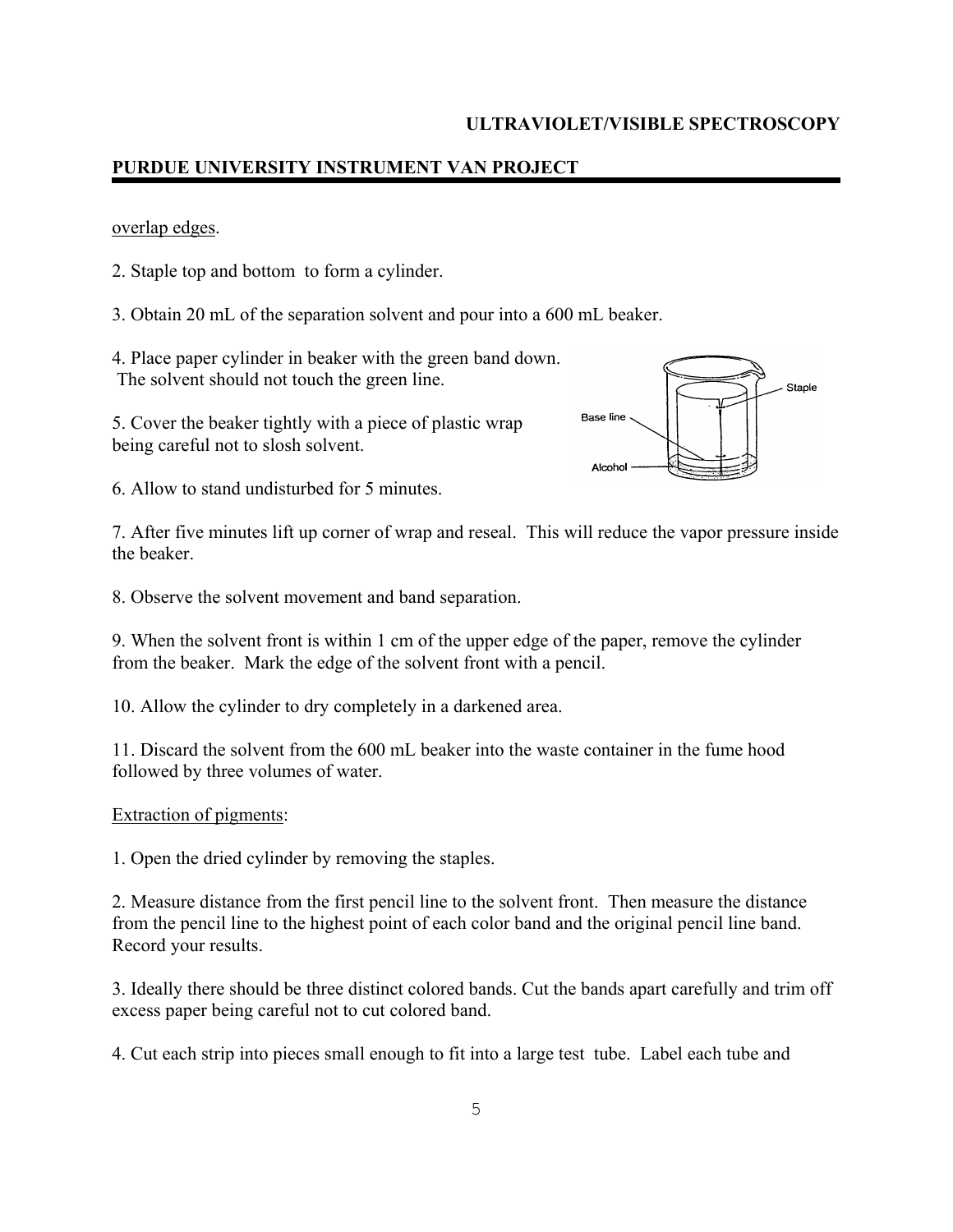# **PURDUE UNIVERSITY INSTRUMENT VAN PROJECT**

record the color and order of pigment. Place paper pieces in the appropriate test tubes.

5. Add 5 mL of isopropyl alcohol to each tube and seal with small piece of plastic wrap. Allow to stand until color is completely eluted from the paper. **STOPPING POINT!**

6. Calculate  $r_f$  values for each pigment. The  $r_f$  values should be written on the chalkboard.

 $r_f =$  distance color travels distance solvent front travels

## **DAY TWO**

## **UPON ENTERING LAB TURN THE POWER CONTROL KNOB ON THE SPECTROPHOTOMETER TO THE "ON" POSITION**

Preparation of samples for spectrophotometric analysis

1. Fill to 1/3 a spectrophotometer cuvet with isopropyl alcohol. Label "bl" using a marking pen. This is the blank used to standardize the spectrophotometer.

2. Transfer solution from test tube containing chlorophyll a pigment to a second spectrophotometer cuvet. Label "a".

3. Transfer solution from test tube containing chlorophyll b pigments to a third cuvet. Label "b".

4. Transfer solution from test tube containing carotene pigments to a fourth cuvet. Label "c".

5. Wipe sides of cuvet with Accuwipe and avoid touching surfaces with fingers. Be sure that the label does not interfere with the path of the light beam.

### Measuring absorbance of pigments

1. Turn wavelength control knob to 360 nm. If using Flinn spectrophotometer, turn dial on lower front of case to the blue filter.

2. With the sample chamber lid closed set the 0 % transmittance to 0.

3. Insert cuvet labeled "bl" into the sample chamber and close lid. Set the 100% transmittance to 100% and remove cuvet.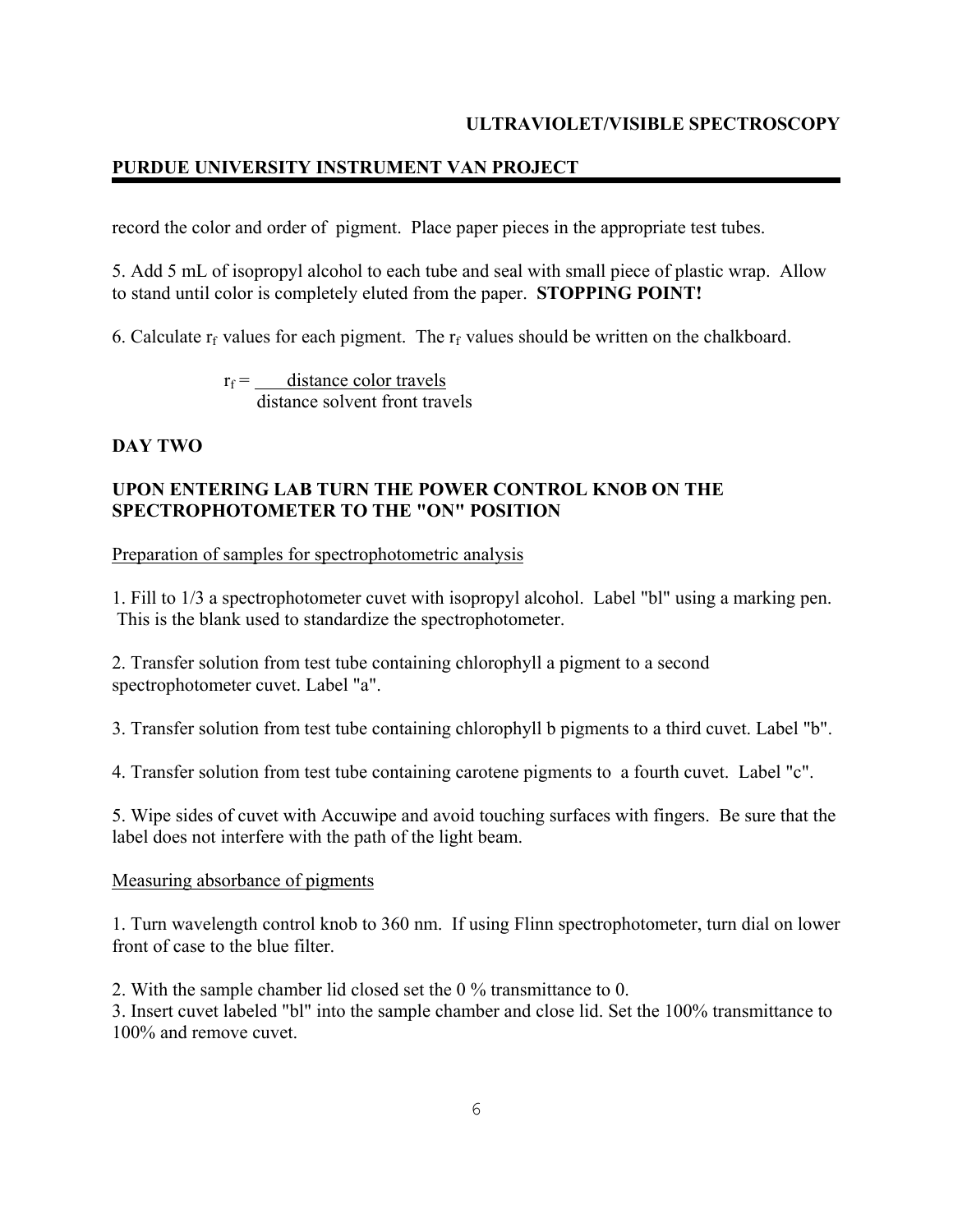# **PURDUE UNIVERSITY INSTRUMENT VAN PROJECT**

4. Insert cuvet "a" into sample chamber, close lid and read the **ABSORBANCE** shown. Record results. Remove cuvet.

5. Insert cuvet "b" into sample chamber, close lid and read the **ABSORBANCE** shown. Record results. Remove cuvet.

6. Insert cuvet "c" into sample chamber, close lid and read the **ABSORBANCE** shown. Record results. Remove cuvet.

7. Turn wavelength control knob to 380 nm.

8. Continue to record results for wavelengths at 20 nm increments, remember to repeat steps #2- 6 for each new wavelength. The final reading is 720 nm. If using the Flinn spectrophotometer, change to the yellow filter at 520 nm.

### **Optional**

1. If directed by teacher, obtain four polystyrene cuvets. Handle by grooved edge only.

2. Transfer samples from each of the cuvets into three microcuvets, filling each cuvet almost to the top. Transfer chlorophyll b sample to a fourth microcuvet.

3. Label each cuvet near the top with a marking pen.

4. Place all four microcuvets into the cell carrier of the Beckmann DU64 spectrophotometer.

5. Program the spectrophotometer according to the direction supplied with the instrument for a range of 720 nm to 360 nm and scan the absorbance for the four samples.

6. Remove samples and print out the data obtained.

7. Rinse microcuvets well with water and return to container.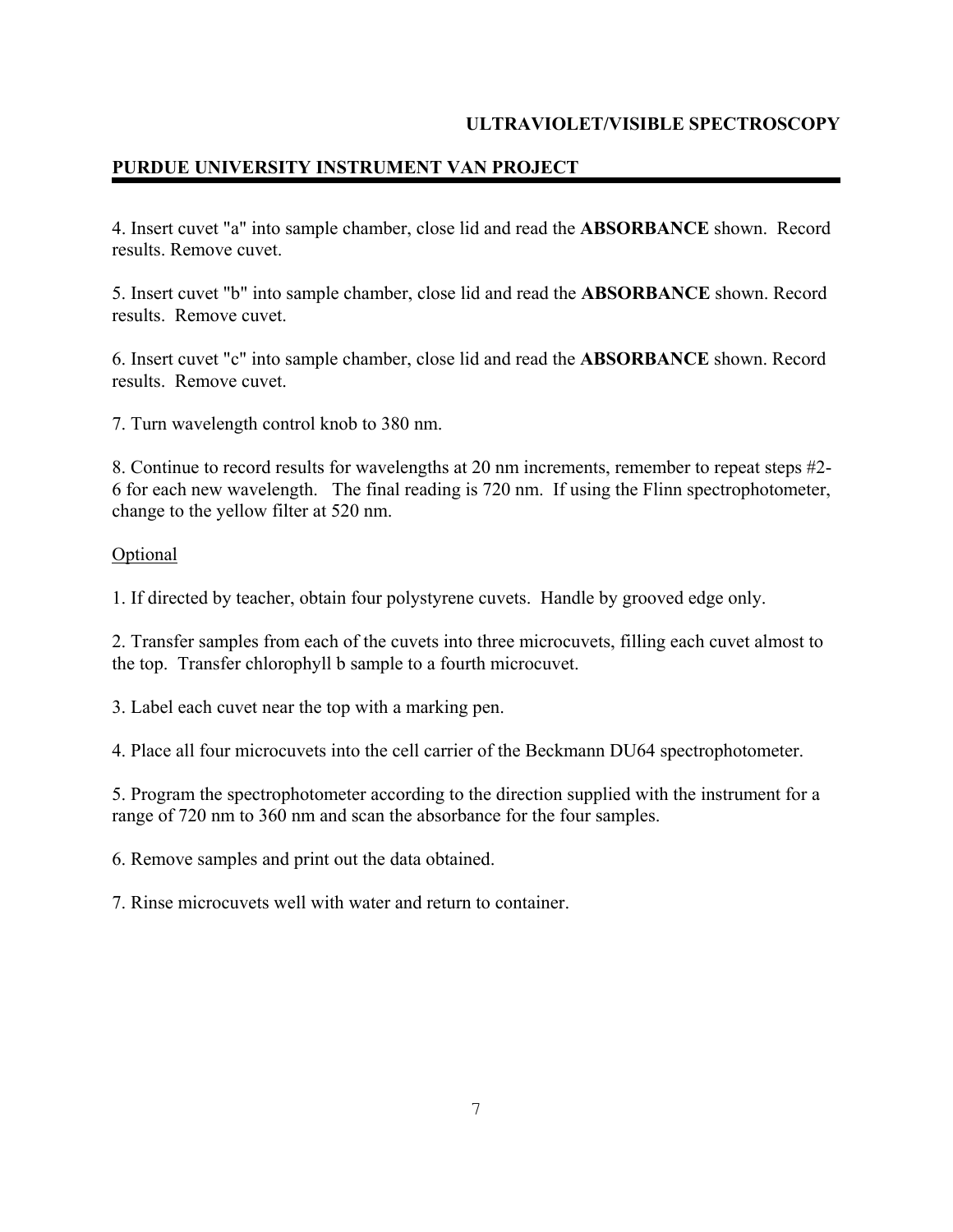# **PURDUE UNIVERSITY INSTRUMENT VAN PROJECT**

# **Data Table**

| <b>WAVELENGTH</b><br>(nm) |               | <b>ABSORBANCE</b> |             |
|---------------------------|---------------|-------------------|-------------|
|                           | Chlorophyll a | Chlorophyll b     | Carotenoids |
| 360                       |               |                   |             |
| 380                       |               |                   |             |
| 400                       |               |                   |             |
| 420                       |               |                   |             |
| 440                       |               |                   |             |
| 460                       |               |                   |             |
| 480                       |               |                   |             |
| 500                       |               |                   |             |
| 520                       |               |                   |             |
| 540                       |               |                   |             |
| 560                       |               |                   |             |
| 580                       |               |                   |             |
| 600                       |               |                   |             |
| 620                       |               |                   |             |
| 640                       |               |                   |             |
| 660                       |               |                   |             |
| 680                       |               |                   |             |
| $700\,$                   |               |                   |             |
| 720                       |               |                   |             |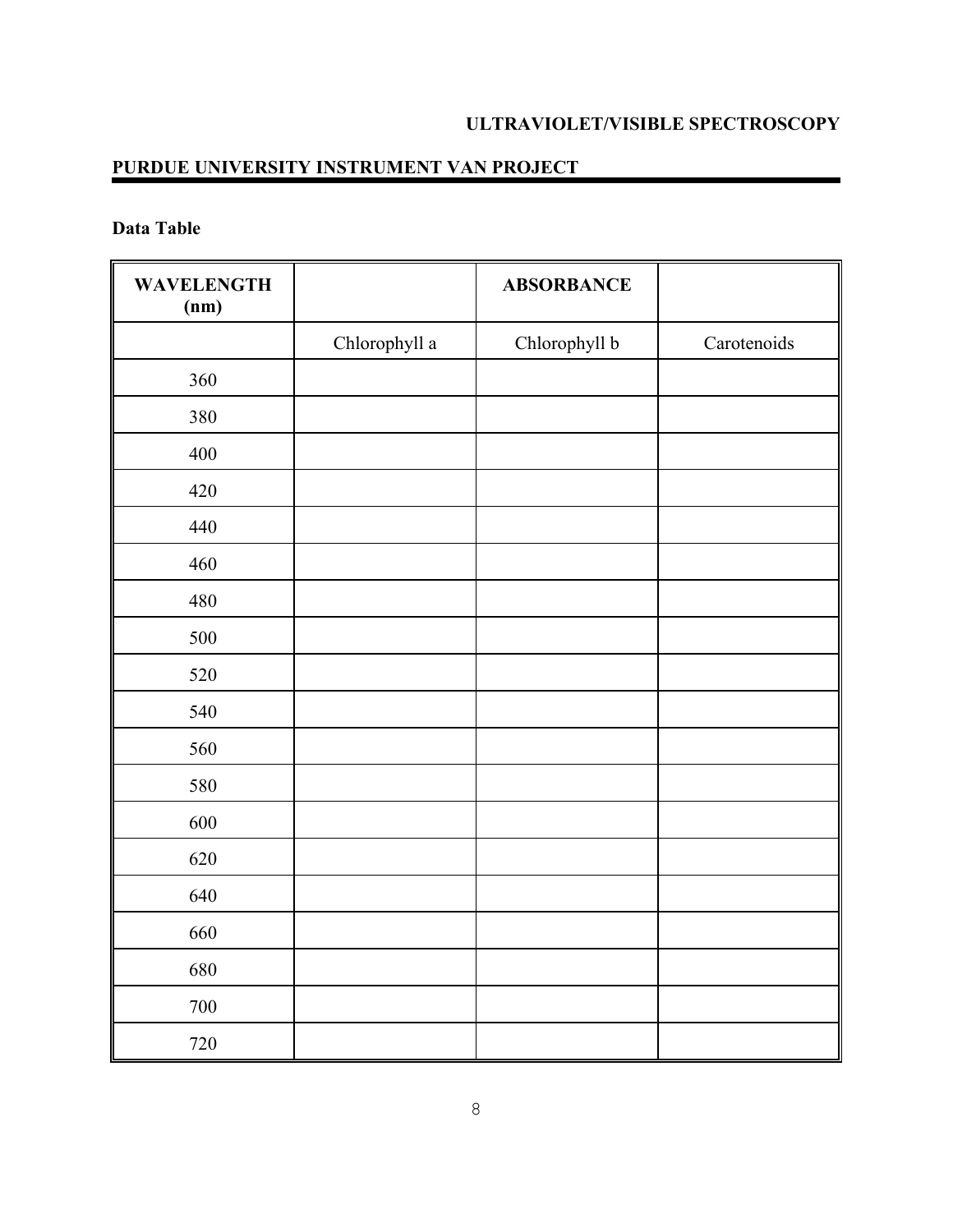# **PURDUE UNIVERSITY INSTRUMENT VAN PROJECT**

## DATA ANALYSIS

Graph the results from the above data with **ABSORBANCE** on the Y-axis and **WAVELENGTH (nm)** on the X-axis. Use different symbols for the two pigments. Make sure the graph has a title and legends.

### **CONCLUSIONS**

- 1. At what wavelengths and colors did chlorophyll a absorb energy?
- 2. At what wavelengths and colors did carotenoids absorb energy?
- 3. At what wavelengths and colors did chlorophyll b absorb energy?
- 4. Why do green plants appear green?
- 5. Would you expect a plant to grow well in only green light? Explain.

6. In which colors of light would you expect a plant to obtain maximum photosynthetic activity? Explain.

7. What role do the carotenoids play in photosynthesis?

8. Why was isopropyl alcohol used to **ZERO** the spectrophotometer? (to get the 100 % T setting)

9. What is the significance of the  $r_f$  values?

### FOLLOW-UP QUESTIONS

1. How do you think the results would differ if you had used spinach leaves which had been stored in a dark room for five days before the experiment? Explain your answer.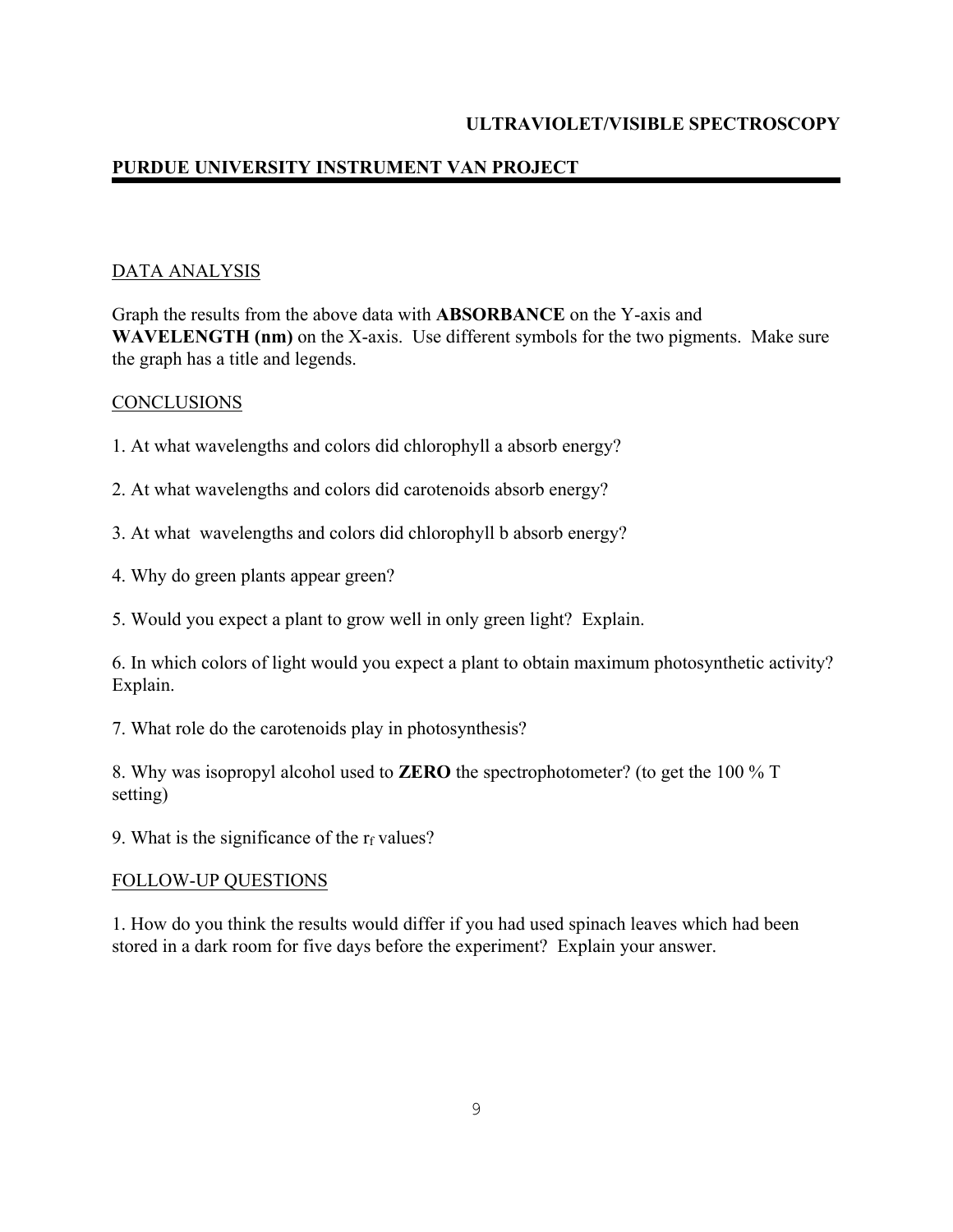### **TEACHERS' GUIDE**

# **ANALYSIS OF PLANT PIGMENTS USING PAPER CHROMATOGRAPHY AND VISIBLE AND/OR UV SPECTROSCOPY**

 $(1-31-96)$ 

### CLASSROOM USAGE

 First or second year high school biology First or second year chemistry Biochemistry Physical science Physics

### CONCEPT MAP

Suggested terms:

| Suggested terms.     |                       |                |  |  |
|----------------------|-----------------------|----------------|--|--|
|                      | energy                | photosynthesis |  |  |
|                      | color                 | carotenoids    |  |  |
|                      | light                 | chlorophyll    |  |  |
|                      | separation            | absorption     |  |  |
|                      | solubility            | transmission   |  |  |
|                      | absorbance            | ٢f             |  |  |
| paper chromatography |                       |                |  |  |
| spectrophotometer    |                       |                |  |  |
|                      | <b>UM INTEGRATION</b> |                |  |  |

Photosynthesis unit in biology Biochemistry unit in first or second year chemistry Solutions unit in first year chemistry Separation of mixtures in first year chemistry Light unit in physics or physical science Environmental science Ecology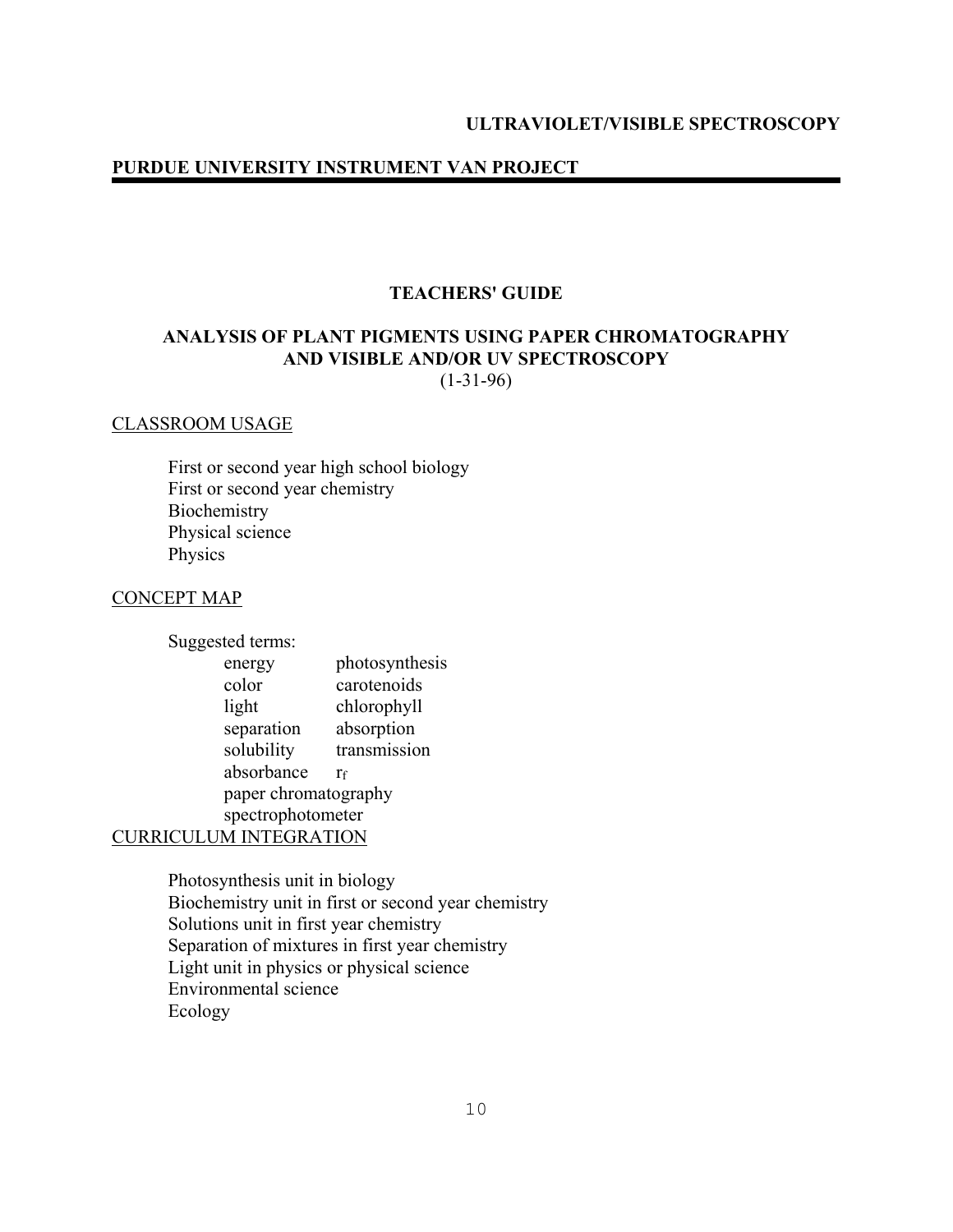## INDIANA STATE SCIENCE PROFICIENCIES

1, 2, 3, 4, 5a, 5b, 5e, 5f, 6a, 6d, 8, 11

### KEY UNDERSTANDINGS

 Use of paper chromatography Use of spectrophotometer Interpreting results of spectrophotometer Graphing skills Photosynthesis Light Absorbance/transmittance of color Practical applications of separation

### PREPARATION

Teacher secure fresh, dark green spinach from local sources immediately before doing this activity and refrigerate until time of usage.

Teacher may desire to prepare a sample graph to demonstrate form to be used and uniform scales on each axis.

Teacher may desire to take a sample Beckmann DU64 printout of absorbance and interpret the graph

### SOLVENT PREPARATION

1. 180 mL petroleum ether, 60 mL acetone, 60 mL distilled water per class of 12 lab groups.

2. Isopropyl alcohol for extraction is used full strength and must be freshly opened.

3. Polystyrene microcuvets must be used in the UV/VIS spectrophotometer to avoid being clouded by solvent.

### TIME

Teacher preparation: approximately 30 minutes to gather materials.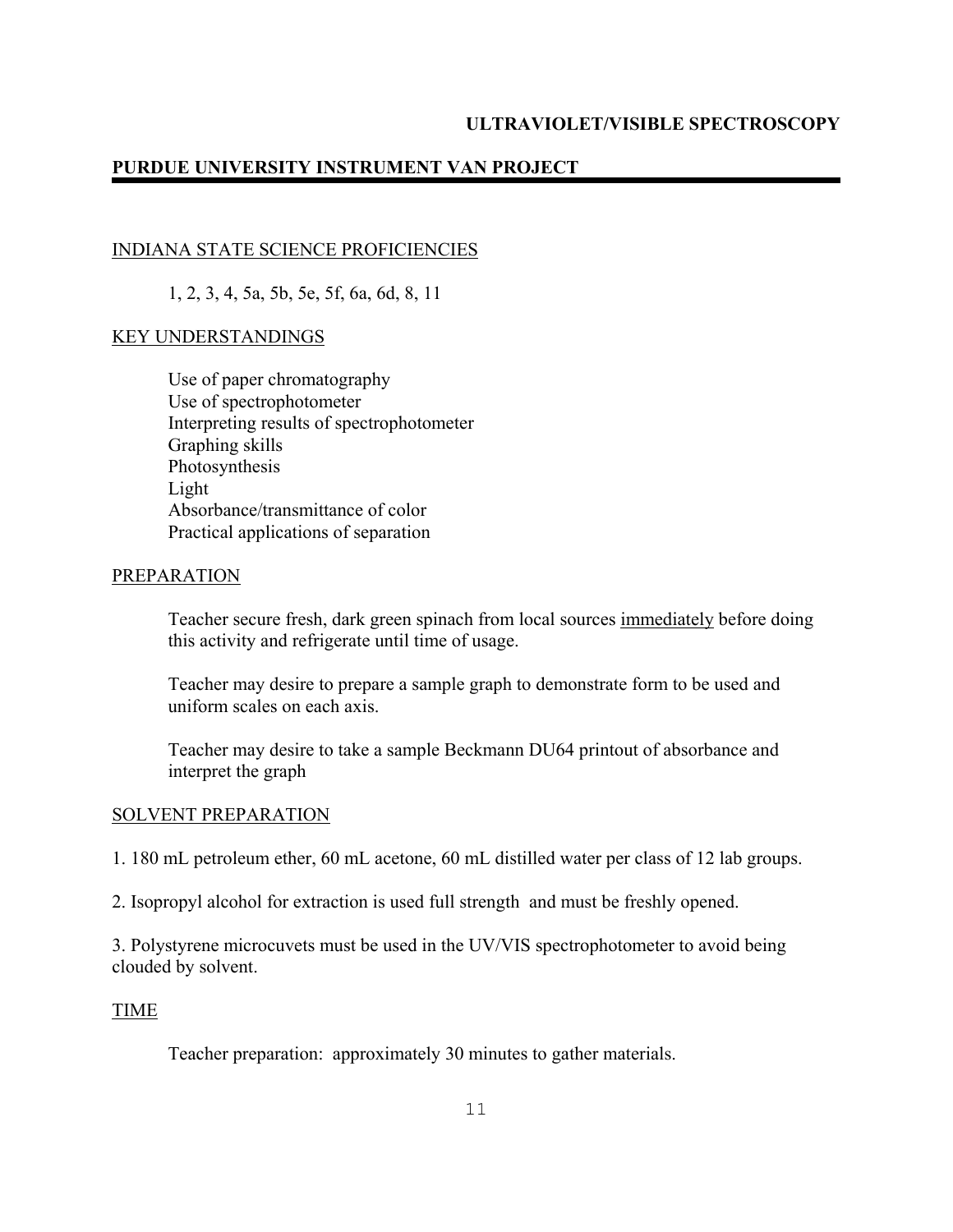Stopping points: Day One devoted to chromatography - 45 minutes minimum Day Two devoted to spectrophotometry - 45 minutes minimum Doing the activity: approximately 20 minutes for pre-lab and 30 minutes for data analysis at the end in addition to the two days devoted to the laboratory activity. Student analysis may be done as homework assignment depending upon student abilities.

### SAFETY AND DISPOSAL

 No unusual safety or disposal problems. Goggles and aprons to be worn at all times. Petroleum ether, acetone and alcohol are volatile and flammable. Avoid breathing vapors of the reagents Handle microcuvets by grooved sides only Make sure solvents are disposed of in a labeled waste container in the fume hood.

#### VARIATIONS/EXTENSIONS

Day One chromatography activity could be done as complete activity.

Additional plant pigments from leaves or colored petals could be investigated.

#### ASSESSMENT

Behavioral check list accuracy of recording data, competency in use of instrument preparation of solutions ability to follow written procedures

Accuracy in presentation of data and format of graphing Portfolio Data interpretation Narrative questions V-diagrams Concept maps